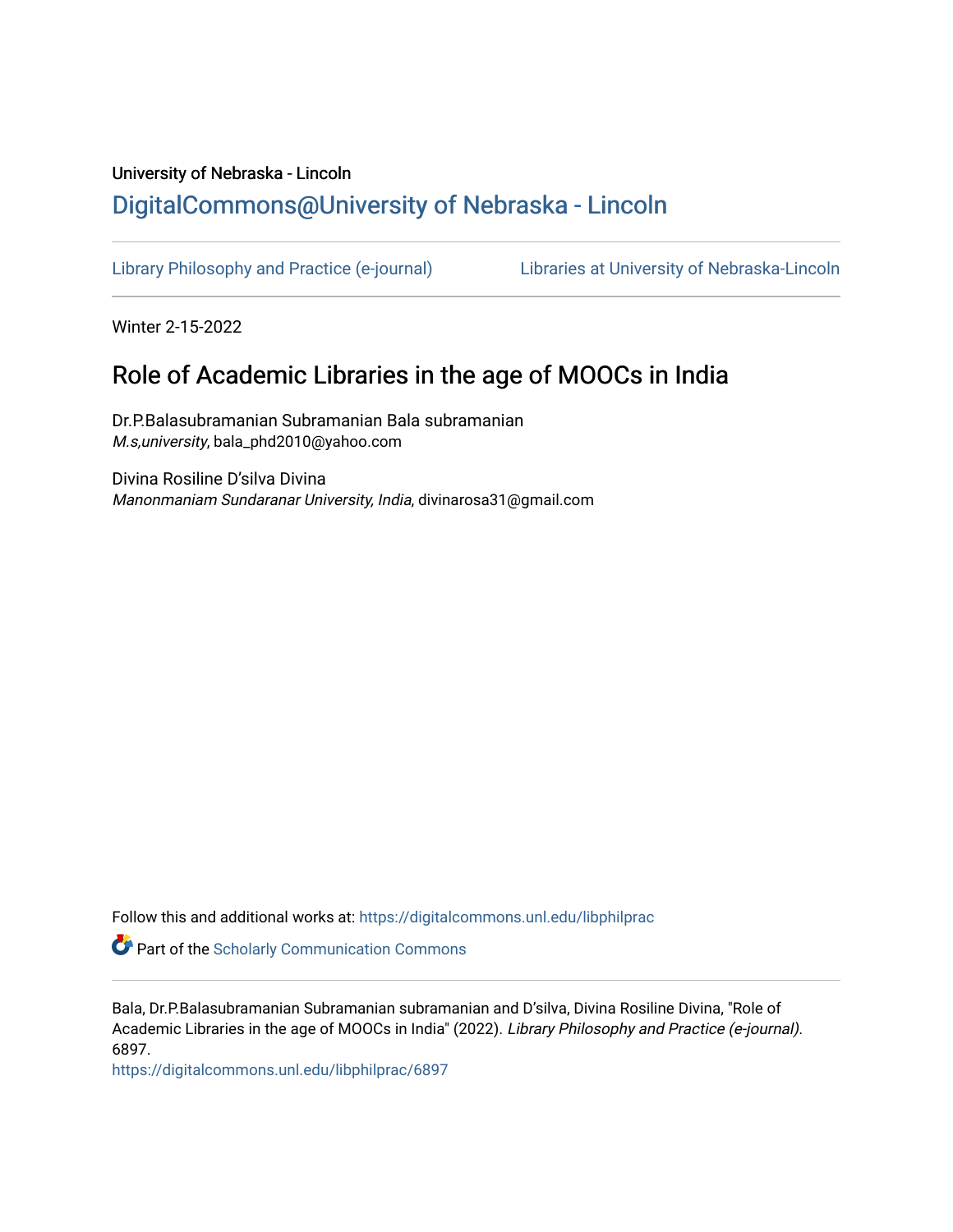## **Role of Academic Libraries in the age of MOOCs in India**

#### **Divina Rosiline D'silva**

Research Scholar, Department of Library and Information Science, Manonmaniam Sundaranar University, Tirunelveli-627 012, Tamil Nadu, India. Email: divinarosa31@gmail.com

#### **Dr P. Balasubramanian,**

University Librarian & Head, Department of Library and Information Science, Manonmaniam Sundaranar University, Tirunelveli-627 012, Tamil Nadu, India. Email: bala\_phd2010@yahoo.com

## **Abstract**

*The study aims to report the current growth of Massive Open Online Courses (MOOCs) and its evolution, features, benefits, various types, International and Indian scenarios, and challenges. The study also examines the role of academic libraries in the expansion of MOOCs in the present era. The study employed web content analysis and questionnaire methods to collect data related to the current growth of MOOCs in India. The study interviewed 75 students and 45 faculties of St. Teresa's College, Ernakulam, to explore their perceptions of MOOCs as a higher education system and how Academic Libraries become their centre for MOOC courses. The study found that 75.3% of respondents joined/completed the MOOC courses, whereas some respondents had no ideas about it. Among the 75.3% of respondents who joined/completed the course, 89.4% of respondents completed one or two certification courses, 7.6% of respondents have completed 3 to 5 classes, and only 3% of respondents have completed between 6 to 10 online courses. The expansions of online education through MOOCs in India, such as the NPTEL and SWAYAM, have positively impacted the growth of Academic libraries.*

*Keywords: MOOCs; Online courses; Higher Education; Distance Learning and Academic Libraries.*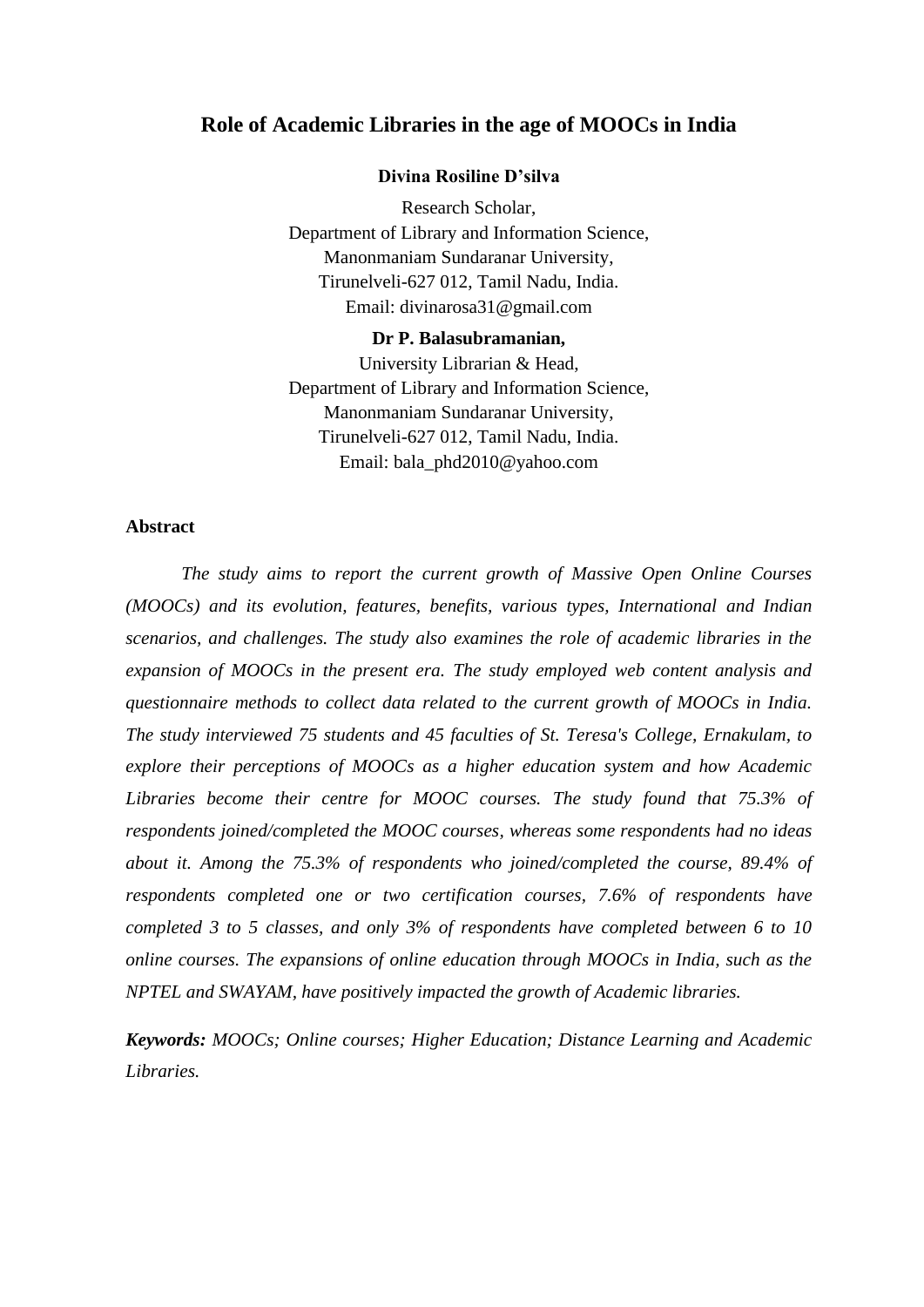#### **1. Introduction**

The advent of the internet and information and communication technologies has brought tremendous change in the teaching and learning process. Technology gives learners expanded and independent learning opportunities to learn without formally attending the classes using course material delivered at their homes. Hence online learning has become very popular and spreads all over the world. Massive Online Open Courses (MOOCs) are a new platform for online courses via the web. It is a model for delivering learning content over the internet to virtually anyone who wishes to take the course at no cost with no limit on attendance (Educause, 2013). According to Wikipedia, a massive open online course (MOOC) is aimed at unlimited participation and open access via the web. In addition, traditional course materials such as filmed lectures, readings, and problems set many MOOCs to provide interactive user forums to support community interaction among students, professors, and teaching assistants (TAs). The main aim of MOOCs is to provide new opportunities to many learners to attend free online courses from anywhere around the world. MOOCs are recent origins where LIS professionals and students can play the roles of learner, connector, and collaborator roles. MOOCs are an opportunity for libraries to provide leadership and guidance in advising faculty and students about open access, open educational resources, copyright issues and other licensing models in higher education. There are multiple potential roles for libraries in the MOOC development, support, assessment, and preservation process. MOOCs become a professional development tool for librarians, who have a chance to extend their influence in the educational context (Ecclestone and Massis, 2013).

## **1. Related Studies**

Several studies have been conducted on the topic MOOCs, and in light of this topic, a survey of available literature is made here to strengthen the research and widen.

**Bhatia, Ketki K and Trivedi, Mayank (2015)** carried out a study on MOOCs: a paradigm shift for libraries. This paper gives a brief idea about the concept, history of MOOCs, its pros and cons, and how MOOCs enhance accessibility, student engagement, and experience for lifelong learning. Singh, Nisha (2019); Kendrick, Curtis L and Gashurov, Irene (2013); Barnes, Cameron (2013); Wu, Kerry (2013); Agarwal, Anil and Singh, Rajesh Kumar (2018); Sibbu, Kush (2018); Kuri, Ramesh and Maranna, O (2015); Anurag Jagetiya et al. (2018) and Sharmistha Pramanik (2018) have also studied a different aspect of MOOCs in different ways.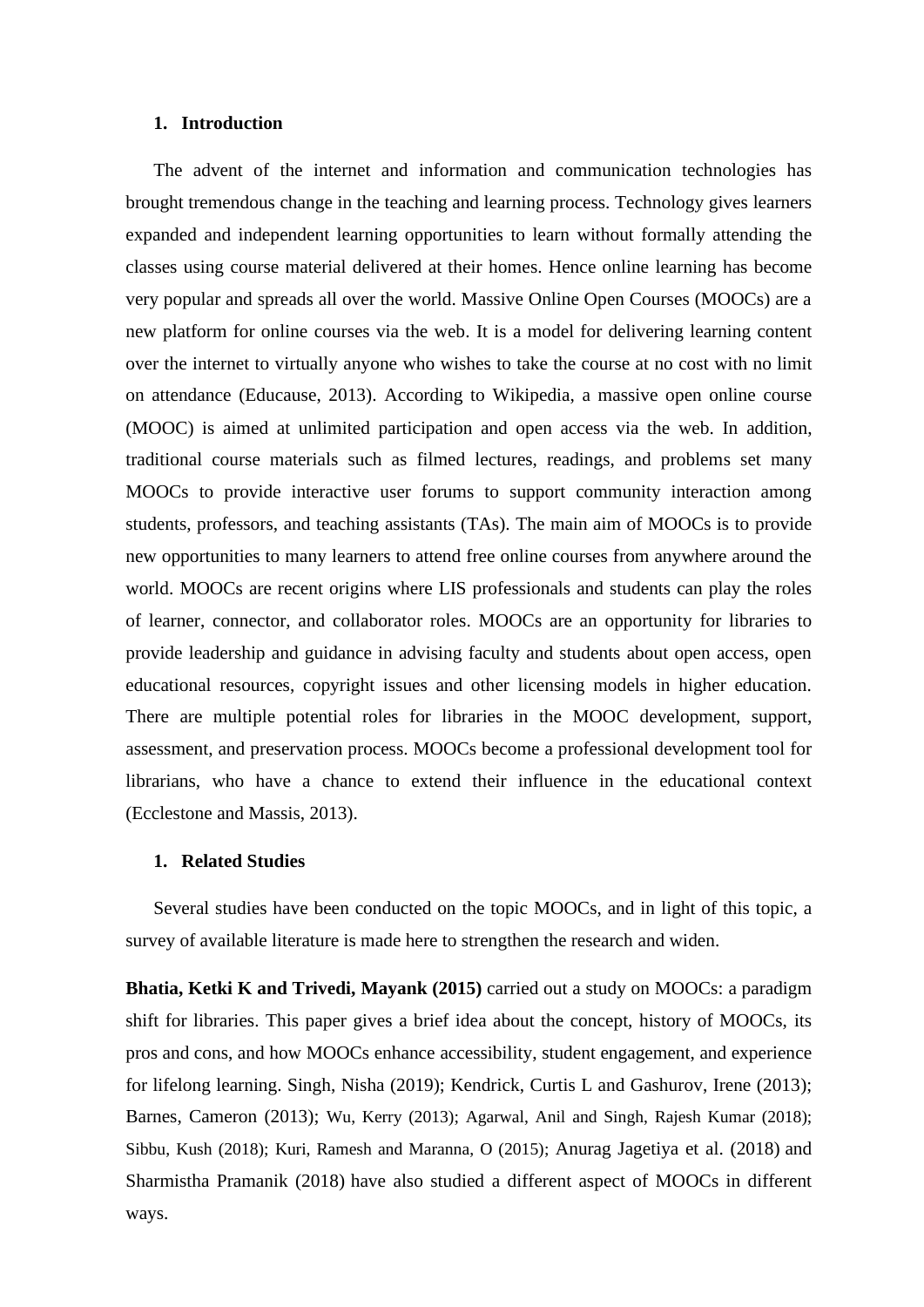**Hew (2016)** factors promoting engagement in online learning has been examined. A qualitative study has been adopted where the comments posted on the course talk by participants who completed the course, who were currently taking and who partially ended or dropped the course were analysed. Such reflective data shared by 965 respondents of three top-rated MOOCs in the discipline of programming language, literature, arts and science has been considered for data analysis. Out of this analysis, the five factors that promote online learning engagement are identified. This includes (1) problem-centric learning with clear expositions, (2) instructor accessibility and passion, (3) active learning, (4) peer interaction, and (5) using helpful course resources.

**Liu et al. (2016)** top 15 countries based on the learner enrolments were identified from the data collected through "Big data in Education", an eight-week course offered by Columbia University through Coursera; US, India, China, UK, Canada, Brazil, Spain, Australia, France, Russia, Germany, Singapore, Korea, Nether lands and Japan are found to be the top countries where maximum MOOC enrolment is happening. India is the second-largest country next to the US for MOOC enrolments.

**Balasubramanian p. (2020)** Knowledge sharing is a tool that can be used to promote evidence-based practice and decision making and also to encourage exchange and dialogue among researchers, policymakers, and service providers. However, little is known about knowledge-sharing strategies and their effectiveness. The researchers selected Pondicherry University as the sample unit and executed the analysis with 190 respondents. The study revealed that the academic staff college members should be honest and share reliable information. The members should create a favourable mind set to share knowledge with other members.

## **2. Objectives**

The primary objectives of the study are:

- To define the Massive Open Online Courses.
- To study the role of libraries in uplifting the MOOCs environment in academic institutions.
- To find out the perception of students and teachers regarding MOOCs.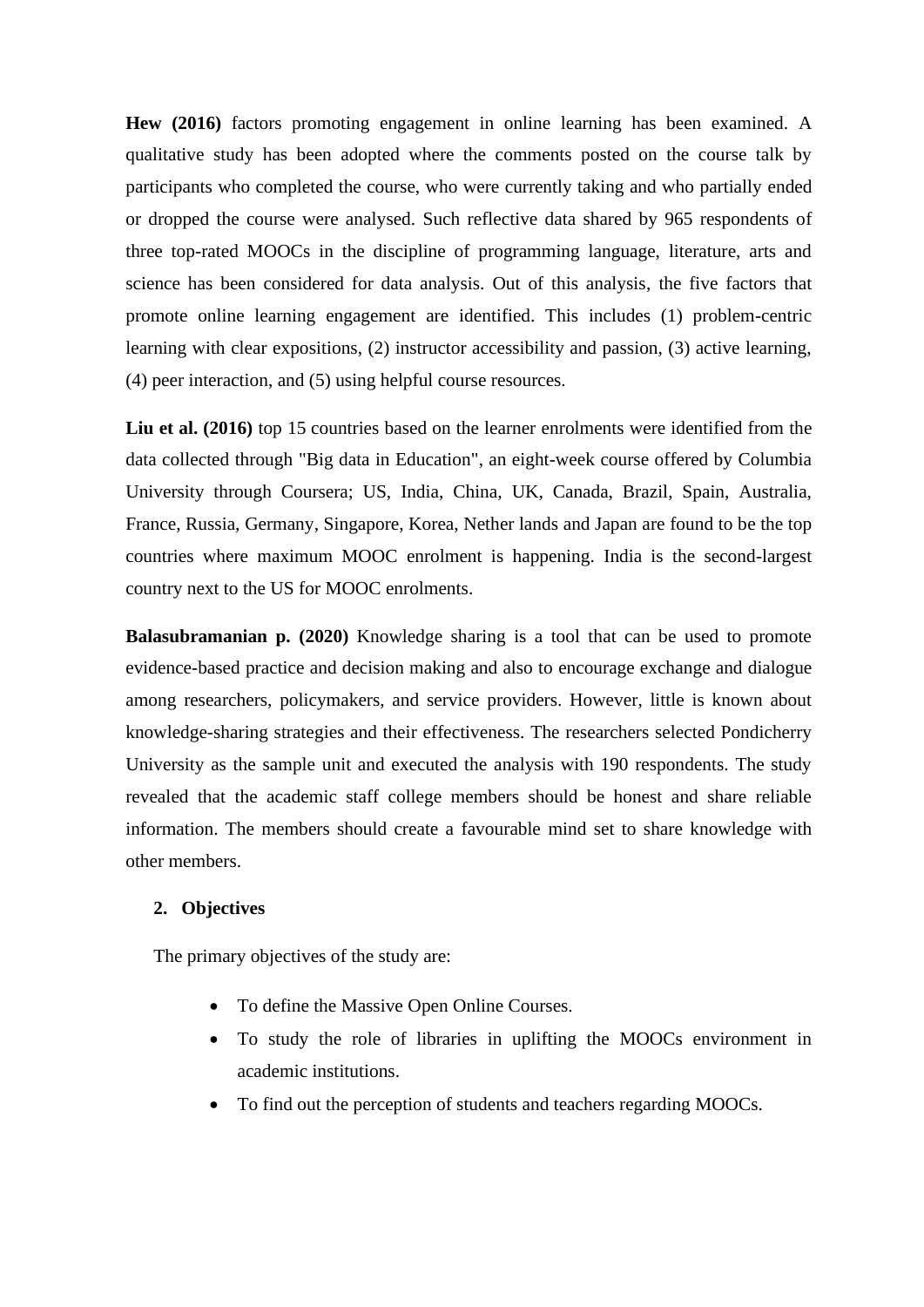## **3. Evolution of MOOCs**

The term MOOC (Massive Open Online Course) was derived in 2008 by Dave Cornier of the University of Prince Edward Island and Bryan Alexander of the National Institute for Technology in Liberal Education. MOOCs are of a very recent origin in distance education, started somewhere around mid of 2011. The first MOOC was created at the University of Manitoba in 2008. (Mackness et al.2010). MOOCs are the latest additions to the field of distance learning. MOOCs are student-friendly, for there are no lengthy procedures, formalities or prerequisites for enrolment in a course. As the name suggests, these courses are massive in terms of number and distribution of participants across the globe, open access, and availability online. The first MOOC experiments in India took place in 2012 with Dr. Gautam Schroff of Tata Consultancy Services and an adjunct faculty at the Indian Institute of Technology. Delhi (Trehan et al., 2017).

## **4.1 Importance of MOOCs in Library and Information Science Education**

Libraries may play a key role in MOOCs platform, and MOOC may be used in different areas of education such as:

- **Flipped classrooms:** It is one of the most significant opportunities in the MOOC environment. The students may use some MOOCs as flipped classes and learn their courses of interest from top universities and schools in their leisure time.
- **Choice-based learning:** MOOCs offers various opportunities to learn choicebased courses. The users of MOOCs have the chance to choose their desired MOOCs as per their interests without any constraints.
- **Unlimited learning:** MOOCs support complete understanding. The users may create a forum to discuss, share, and support each other in the MOOC environment to create different MOOCs in the LIS domain in collaboration with respective institutions and universities.

## **4.2 Popular MOOCS Platform/Providers**

Around the globe presently, a number of the platform and services are providing online and MOOCs for the learners and fulfilling their educational needs. Some of the famous and popular MOOCs providers and venues are listed below.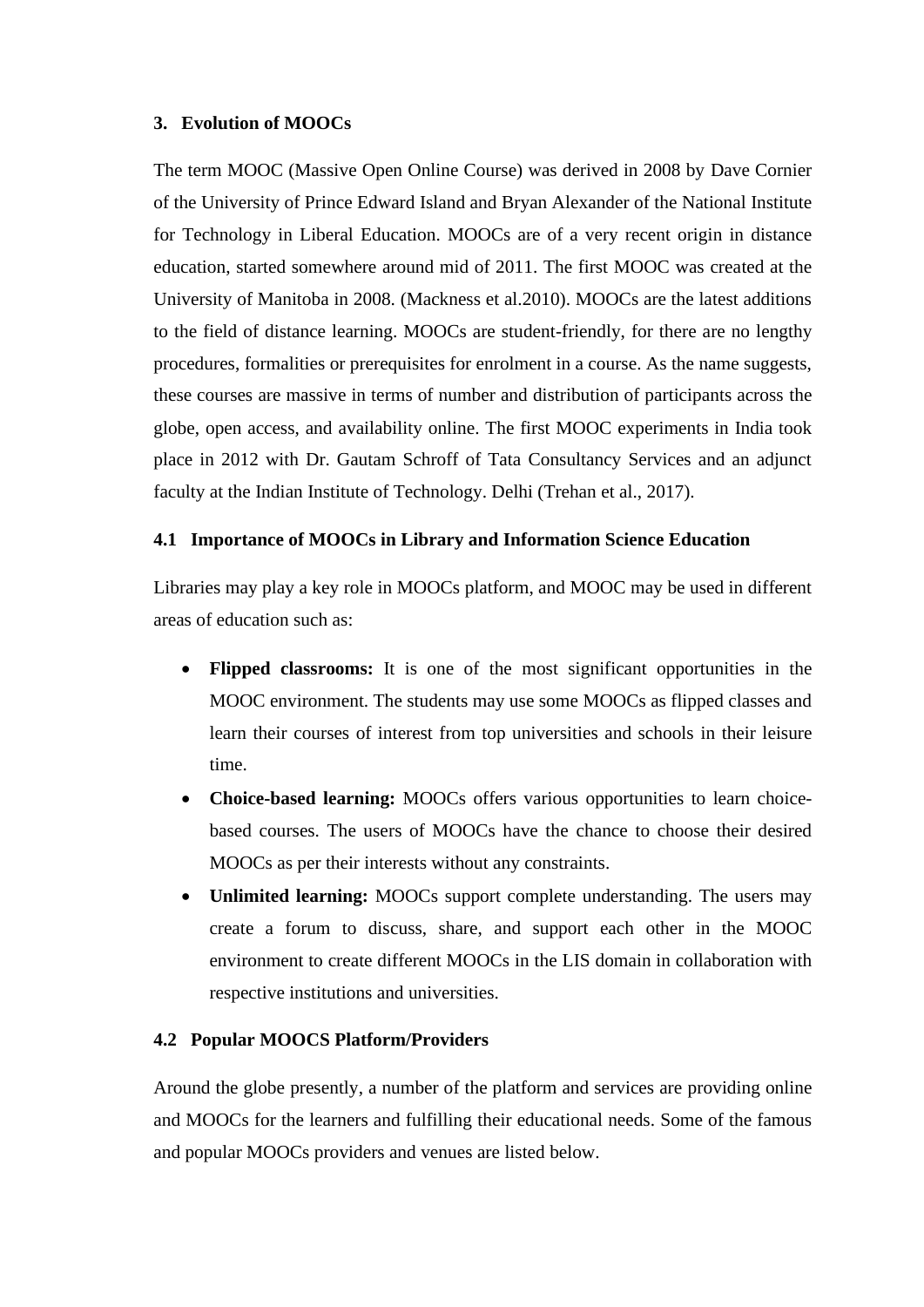**Coursera** [\(https://www.coursera.org/\):](https://www.coursera.org/):) Coursera is the most prominent MOOC provider in the world. It is an American online learning platform founded in January 2012 by Stanford professors Andrew Ng and Daphne Koller.

**Udacity** [\(https://www.udacity.com\)](https://www.udacity.com/): Udacity was founded by Sebastian Thrum, David Stevens, and Mike Stokowski offering, massive open online courses (MOOCs). Udacity is the outgrowth of free computer science classes offered in 2011 through Stanford University.

**EdX** [\(https://www.edx.org\)](https://www.edx.org/): EdX is a MOOCs provider. The Massachusetts Institute of Technology and Harvard University created edX in May 2012. EdX is the most trusted platform for education and learning.

**NPTEL** [\(https://nptel.ac.in\)](https://nptel.ac.in/): National Programme on Technology Enhanced Learning (NPTEL) was initiated in 2003. It is an initiative funded by the Ministry of Human Resource and Development, Government of India and coordinated by IIT Madras and Other IITs in India. It is the most viewed educational YouTube channel and largest online repository of courses in engineering, basic sciences and selected humanities and social sciences subjects. Now, NPTEL is a part of SWAYAM, and all systems of NPTEL will be available through the SWAYAM portal

**SWAYAM** [\(https://swayam.gov.in\)](https://swayam.gov.in/): India's national MOOC platform SWAYAM (Study Webs of Active Learning for Young Aspiring Minds). All India Council for Technical Education (AICTE) under the Ministry of Human Resource Development of India's Government (GOI) started MOOCs in 2017. This portal incorporates many courses, ranging from engineering to social sciences, Arts to medical sciences, structured by different Indian Universities and Higher educational Organisations.

## **5. Methodology:**

The study used web content analysis and survey methods to collect data. St. Teresa's College (Autonomous) Ernakulum is the sample unit for the present study. The college has a total population of 3500 students and 200 faculties. The researcher constructed a strong questionnaire in google format and randomly distributed the same to 100 students and 50 faculty. The researcher received the fully completed responses from the 120 respondents. i.e. 75 students & 45 faculty. The collected data were analysed using simple percentage and Regression coefficients.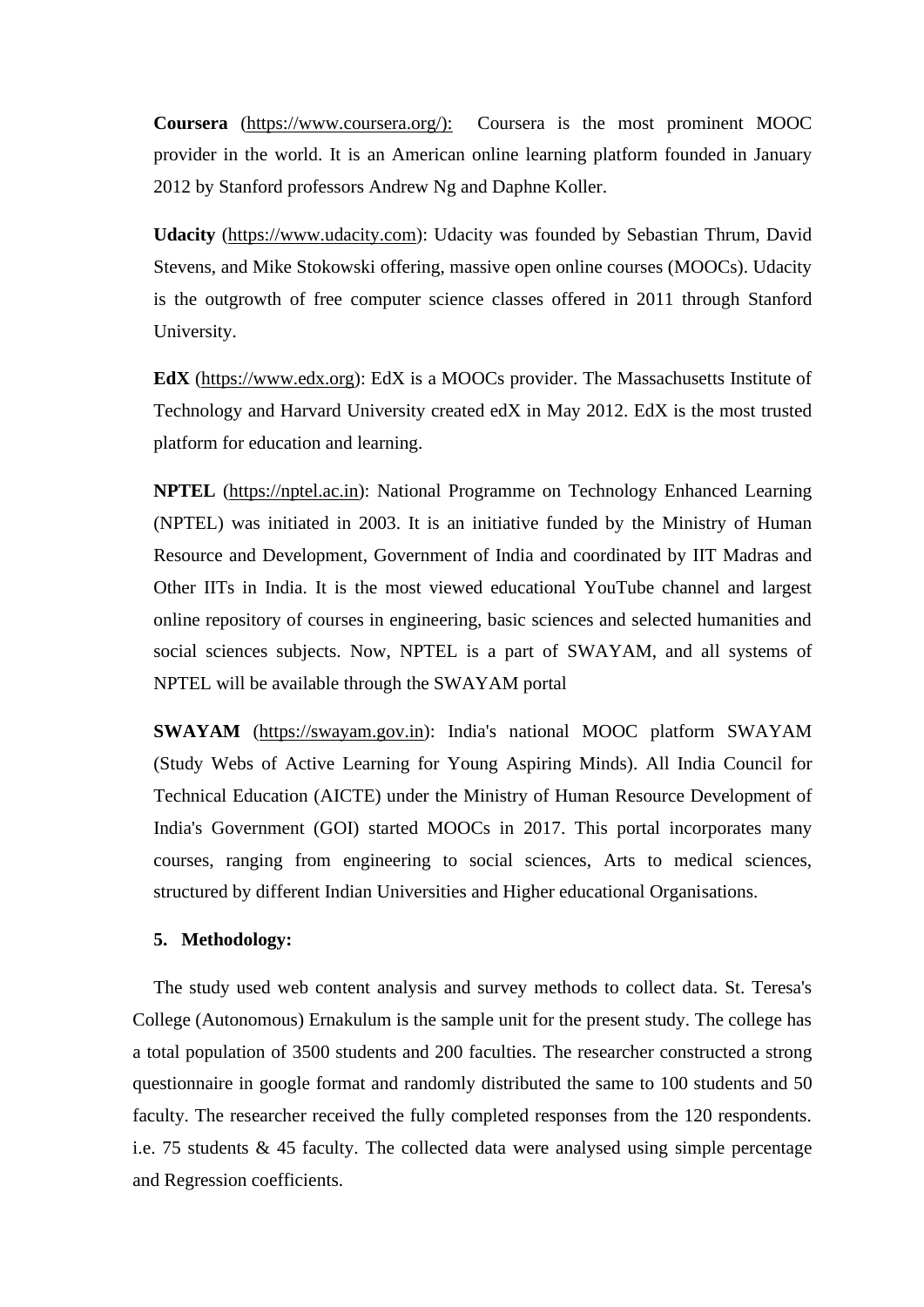#### **6. Null and Alternative Hypotheses:**

**HO:** The role of libraries in uplifting the MOOCs environment in academic institutions does not influence the perception of students and teachers regarding MOOCs.

**H1:** The role of libraries in uplifting the MOOCs environment in academic institutions is to influence the perception of students and /teachers regarding MOOCs.

## **7. Analysis and Findings**

The evaluation of the role of MOOCs in academic libraries and their survey results are presented below.

#### **7.1 Awareness of MOOCs**

The study found that a total number of responses are 120, out of which 65.2% of students and 37.50 % of faculties participated in it. In which 75% of respondents joined/completed the MOOC courses, 24.7% of respondents have no idea about it. Among the 75.3% of respondents who joined/ completed the course, 89.4% of respondents completed one or two certification courses, 7.6% of respondents have completed 3 to 5 classes, and only 3%of respondents have completed between 6 to 10 online courses. This is explained in detail in Figure 1.





#### **7.2 Notification from the library**

Regarding the notification from the library of new courses offered by NPTEL/ SWAYAM, the majority (83.3%) responded agreed that the library supports them. 10.7%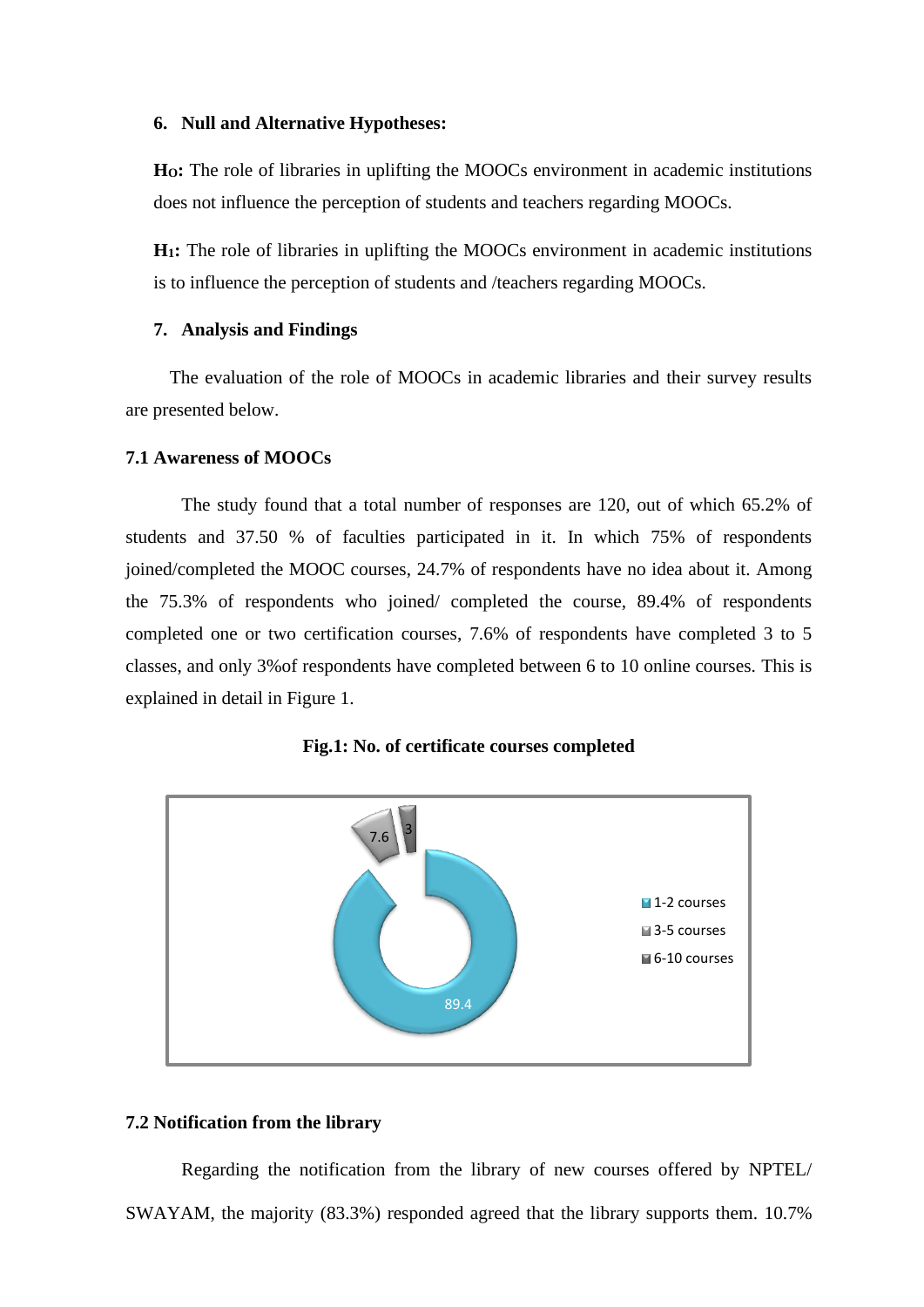disagreed, and 6% indicated that they had no opinion. The majority of the respondents (89.4%) agreed that the library supports watching online lectures with audio-visual aids. The details regarding the notification from the library are presented in Table 1.

**Statements Agree Disagree No Opinion** Receiving notification from the library regarding new online courses 83.3% 10.7% 6% The library supports watching online lectures with audio-visual aids 89.4% 8.2% 2.4%

**Table 1: The role of library and MOOCs**

Multiple Regression is applied to analyse the association between the role of libraries in uplifting the MOOCs environment in academic institutions and the perception of students and teachers regarding MOOCs.

| <b>Multiple R value:</b> | 0.789        |  |  |
|--------------------------|--------------|--|--|
| R Square value :         | 0.623        |  |  |
| <b>F</b> value :         | 254.108      |  |  |
| <b>P</b> value :         | ${<}0.001**$ |  |  |

## **Table 2: Variables in the Multiple Regression Analysis**

| <b>Coefficients</b>                                                             |            |                                |               |                              |        |          |  |  |
|---------------------------------------------------------------------------------|------------|--------------------------------|---------------|------------------------------|--------|----------|--|--|
| Model                                                                           |            | Unstandardised<br>Coefficients |               | Standardised<br>Coefficients | t      | Sig.     |  |  |
|                                                                                 |            | B                              | Std.<br>Error | <b>B</b> eta                 |        |          |  |  |
|                                                                                 | (Constant) | 1.071                          | .143          |                              | 7.509  | .000     |  |  |
|                                                                                 | $X_1$      | .603                           | .042          | .607                         | 14.267 | $.000**$ |  |  |
|                                                                                 | $X_2$      | .172                           | .037          | .200                         | 4.706  | $.000**$ |  |  |
| a. Dependent Variable: The perception of students and teachers regarding MOOCs. |            |                                |               |                              |        |          |  |  |

Note: \*\* Denotes significant at 1% level

The multiple correlation coefficient is 0.789 reveals the degree of relationship between the actual values and the predicted values of the perception of students and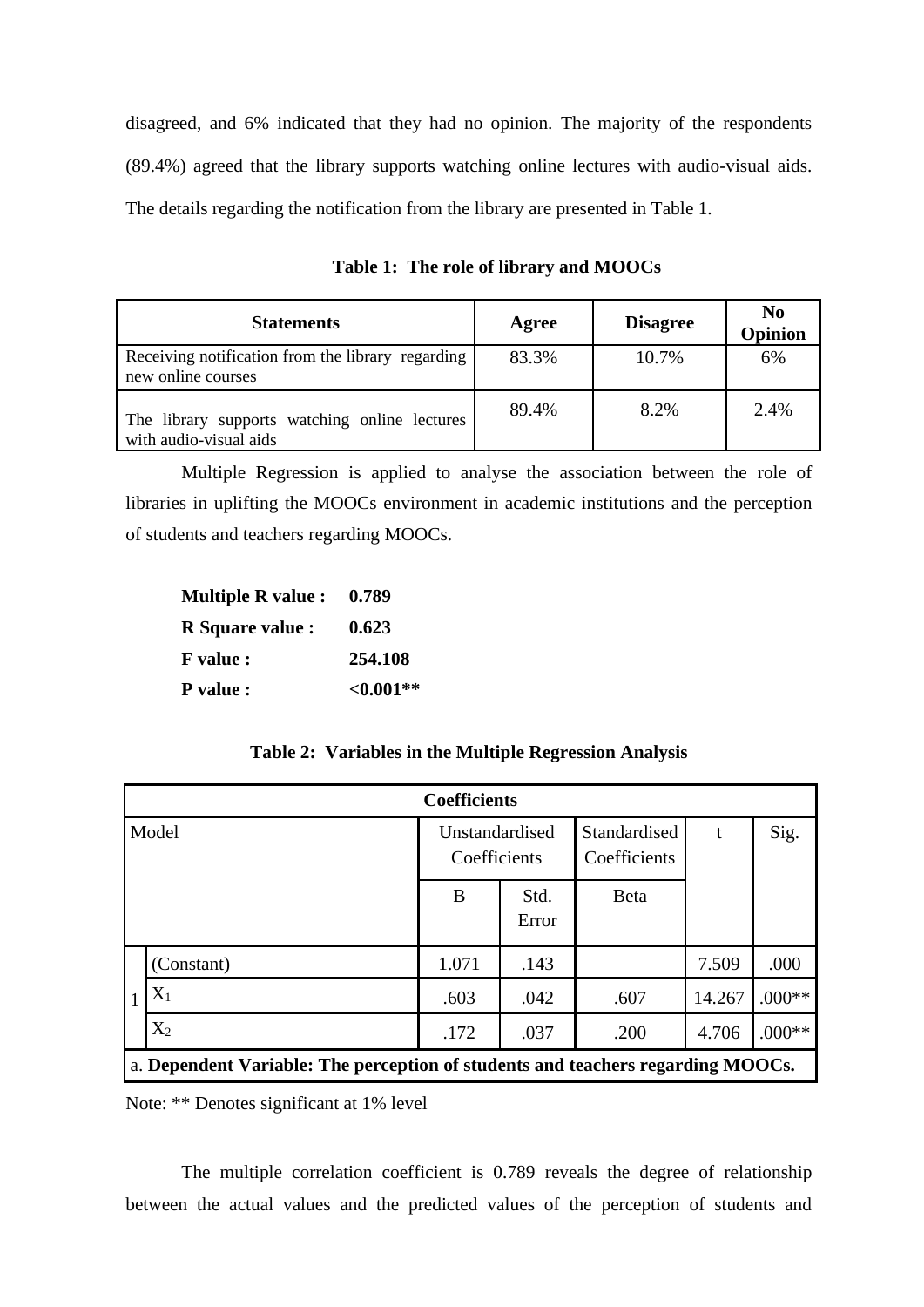teachers regarding MOOCs. Because the predicted values are obtained as a linear combination of Receiving notification from the library regarding new online courses  $(X_1)$ and library supports to watch online lectures with audio-visual aids  $(X_2)$  indicates that the relationship between the perception of students and teachers regarding MOOCs and the two independent variables is quite solid and positive.

R-square measures the goodness-of-fit of the estimated Sample Regression Plane (SRP) in terms of the proportion of the variation in the dependent variables explained by the fitted sample regression equation. Thus, the value of R square is 0.623 means that about 62.30% of the variation in the perception of students and teachers regarding MOOCs is explained by the estimated SRP that uses Receiving notification from the library regarding new online courses  $(X1)$ . The library supports watching online lectures with audio-visual aids  $(X2)$  as the independent variables, and the R square value is significant at a 1 % level.

## **a. Factors that hinder joining MOOCs**

Regarding the factors that hinder joining open online courses are lack of interest, unawareness, lack of equipment, lack of time (60.6%) of respondents mention that lack of interest is the main factor that hinders joining open online courses followed by lack of time (27.3%) and then unawareness (7.6%) and lack of equipment(4.50%). This is explained in figure.2.



**Fig.2: Factors that hinder joining open online courses**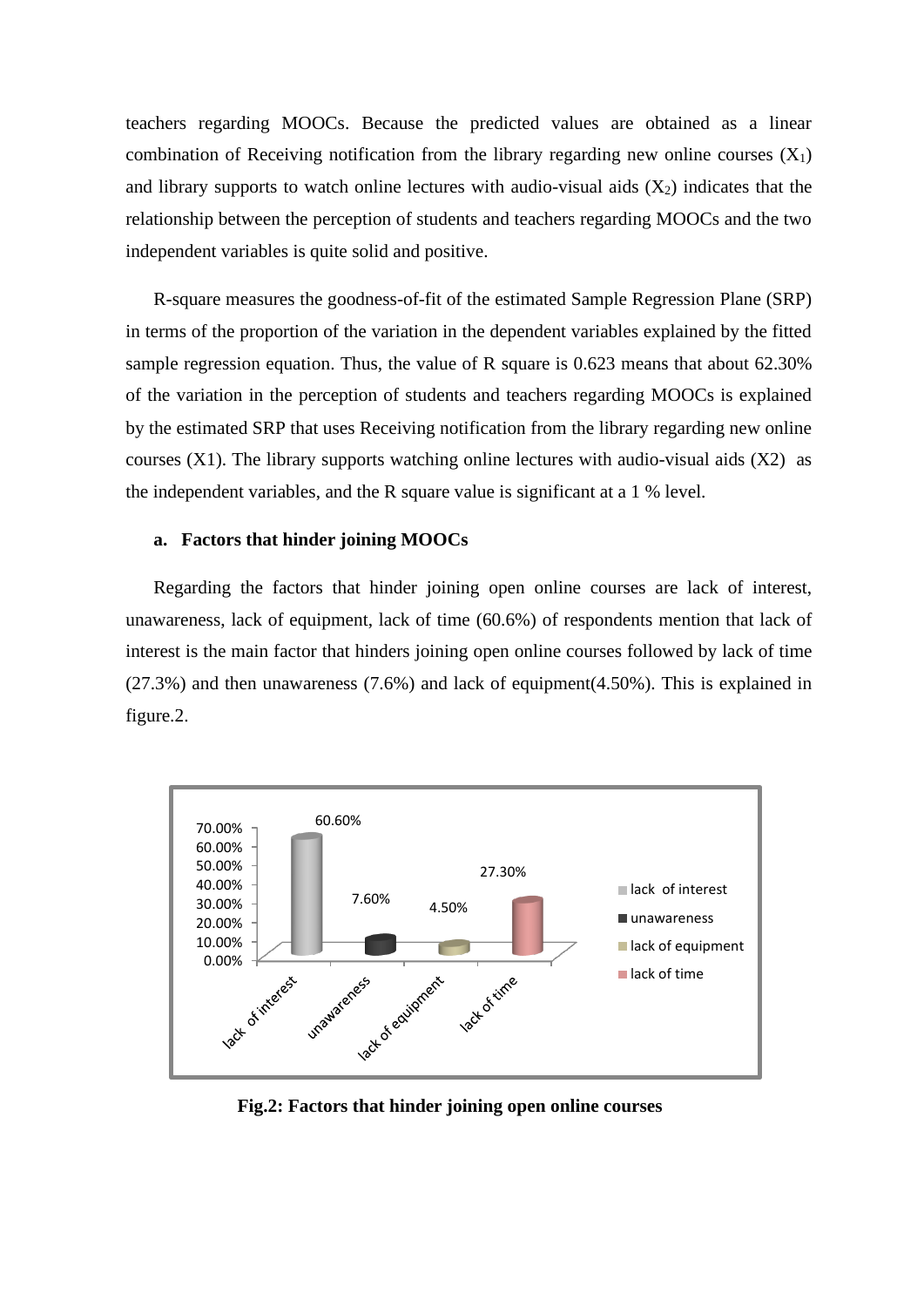## **8. Conclusion**

The present study has investigated the role of libraries in promoting MOOCs and the awareness of MOOCs among students and teachers. It is found that the students and teachers have basic ideas about MOOCs. The study found that 75.3% of respondents joined/completed the MOOC courses, whereas some respondents had no idea about it. Among the 75.3% of respondents who joined/ completed the course, 89.4% of respondents completed one or two certification courses, 7.6% of respondents have completed 3 to 5 classes, and only 3% of respondents have completed between 6 to 10 online courses. The majority have applied to the SWAYAM and NPTEL of the Indian scenario. MOOCs are gaining popularity in libraries due to the ample possibilities. The expansions of online education through MOOCs in India, such as the NPTEL and SWAYAM, have positively impacted the growth of Academic libraries. Note that these are not mutually exclusive categories, as one can have a transfer MOOC that is synchronous or asynchronous. What is important here is that we see MOOCs as informing the debate around learning to get over the apparent problems of relevance, access and cost.

## **9. Reference**

- 1. Agrawal, A., & Singh, R. K. (2019). Massive Open Online Course (MOOC) in India: With particular reference to library and information science. *Journal of Indian Library Association*, *54*(4), 211-16.
- 2. Barnes, C. (2013). MOOCs: The challenges for academic librarians. *Australian Academic & Research Libraries*, *44*(3), 163-175.
- 3. Bhatia, K. K., & Trivedi, M. A. Y. A. N. K. (2015). MOOCS: PARADIGM SHIFT FOR LIBRARIES? *International Journal of Library & Educational Science*, *4*(4), 67-80.
- 4. Ecclestone, M. (2013). MOOCs as a professional development tool for librarians. Partnership: The Canadian Journal of Library Information Practice and Research,  $8(2)$ , 16.

<https://journal.lib.uoguelph.ca/index.php/perj/article/view/2797#.WrD9jOjOXIU>

- 5. Educause (2013), Things you should know about MOOCs.Available at: http://net.educause.edu/ir/library/pdf/ELI7078.pdf (Accessed on 10 November 2013).
- 6. Faulkner, A. E. (2015). MOOCs and Libraries: Many Hats, Many Questions.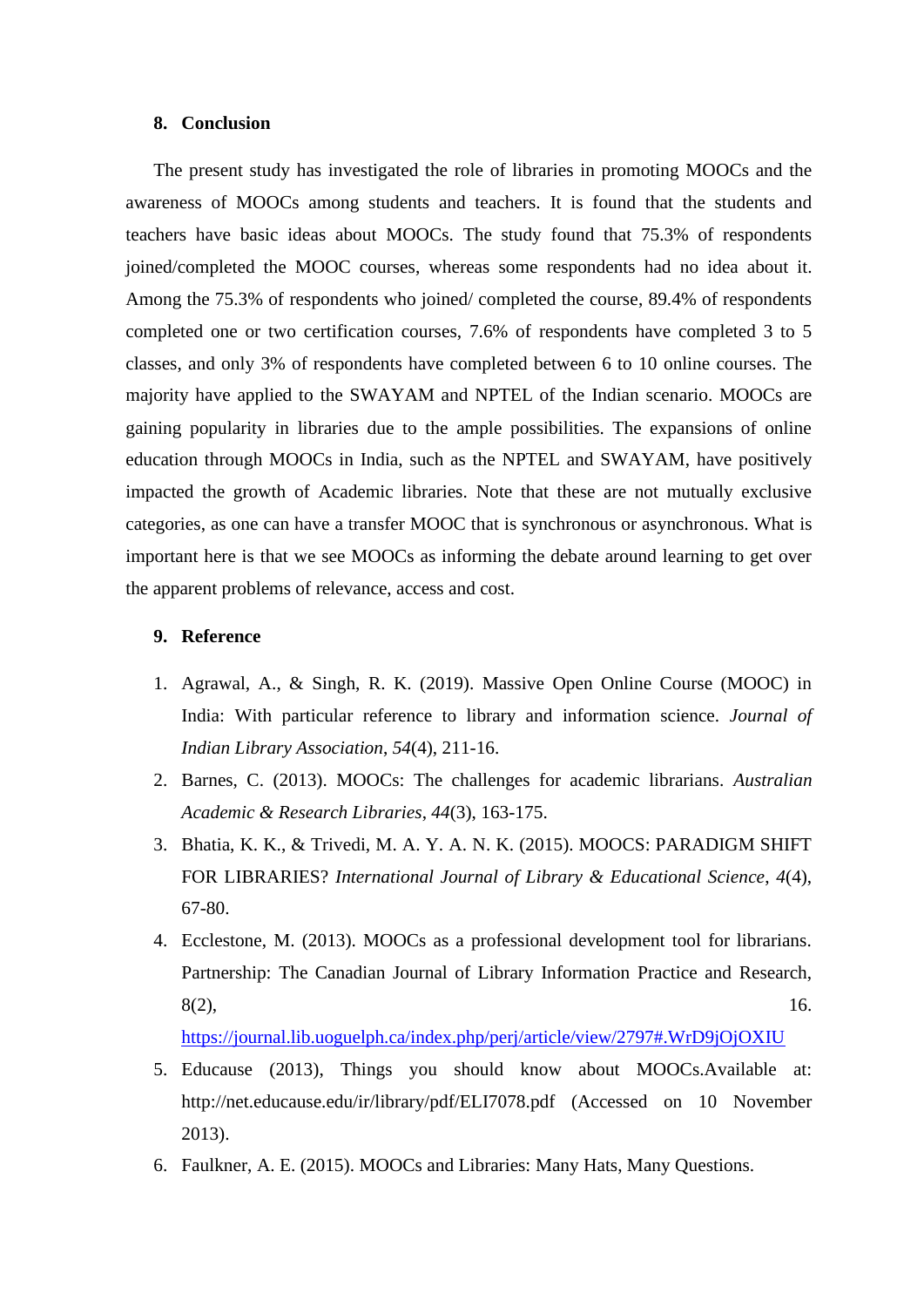- 7. Gore, H. (2014). Massive open online courses (MOOCs) and their impact on academic library services: Exploring the issues and challenges. *New Review of Academic Librarianship*, *20*(1), 4-28.
- 8. https://archives.ourheritagejournal.com/index.php/oh/article/download/1905/1821
- 9. [https://en.wikipedia.org/wiki/Massive\\_open\\_online\\_course](https://en.wikipedia.org/wiki/Massive_open_online_course)
- 10. <https://www.ilaindia.net/jila/index.php/jila/article/download/317/119>
- 11. <https://www.indianpediatrics.net/june2019/june-489-495.htm>
- 12. [https://www.libraryjournal.com/?detailStory=massive-open-opportunity](https://www.libraryjournal.com/?detailStory=massive-open-opportunity-supportingmoocs)[supportingmoocs](https://www.libraryjournal.com/?detailStory=massive-open-opportunity-supportingmoocs)
- 13. https://www.researchgate.net/ publication/273888190\_MOOCs\_Changing\_Trend\_Towards\_Open\_Distance\_Lear ning\_with\_S pecial\_Reference\_to\_India
- 14. https://www.researchgate.net/ publication/279312784\_MOOCS\_PARADIGM\_SHIFT\_FOR\_LIBRARIES
- 15. <https://www.slideshare.net/EbbaOssiann/mmvc14-0ssiannilsson>
- 16. Kaushik, A. (2019). Roles of University Libraries in MOOCs. *Pearl: A Journal of Library and Information Science*, *13*(3), 223-233.
- 17. Kendrick, C. L., & Gashurov, I. (2013). Libraries in the Time of MOOCs.
- 18. Khe Foon Hew (2016). Promoting engagement in online courses: What strategies can we learn from three highly rated MOOCS. British Journal of Educational technology,  $47(2)$  pp  $320 - 341$ .
- 19. Levy, D. (2014). Two Types of MOOCs: An Overview. *Adult Education in Israel*, *13*, 106-117.
- 20. Liu, Z., Brown, R., Lynch, C., Barnes, T., Baker, R.S., Bergner, Y., & McNamara, D.S. (2016), MOOC Learner Behaviours by Country and Culture; an Exploratory Analysis. EDM 5(8), pp 23-29.
- 21. Mackness, J., Mak, S., & Williams, R. (2010). The ideals and reality of participating in a MOOC. In *Proceedings of the 7th international conference on networked learning 2010* (pp. 266-275). The University of Lancaster.
- 22. Massis, B. E. (2013). MOOCs and the library. New Library World, 114(5/6), 267. doi:10.1108/03074801311326894
- 23. Pradhan, M. S. S. (2020). Moocs: Power Step towards Online Education. *Our Heritage*, *68*(23), 324-330.
- 24. publication/326404508 The role of library and information science professiona ls\_in\_the\_ MOOC\_environment\_in\_institutions\_of\_higher\_learning